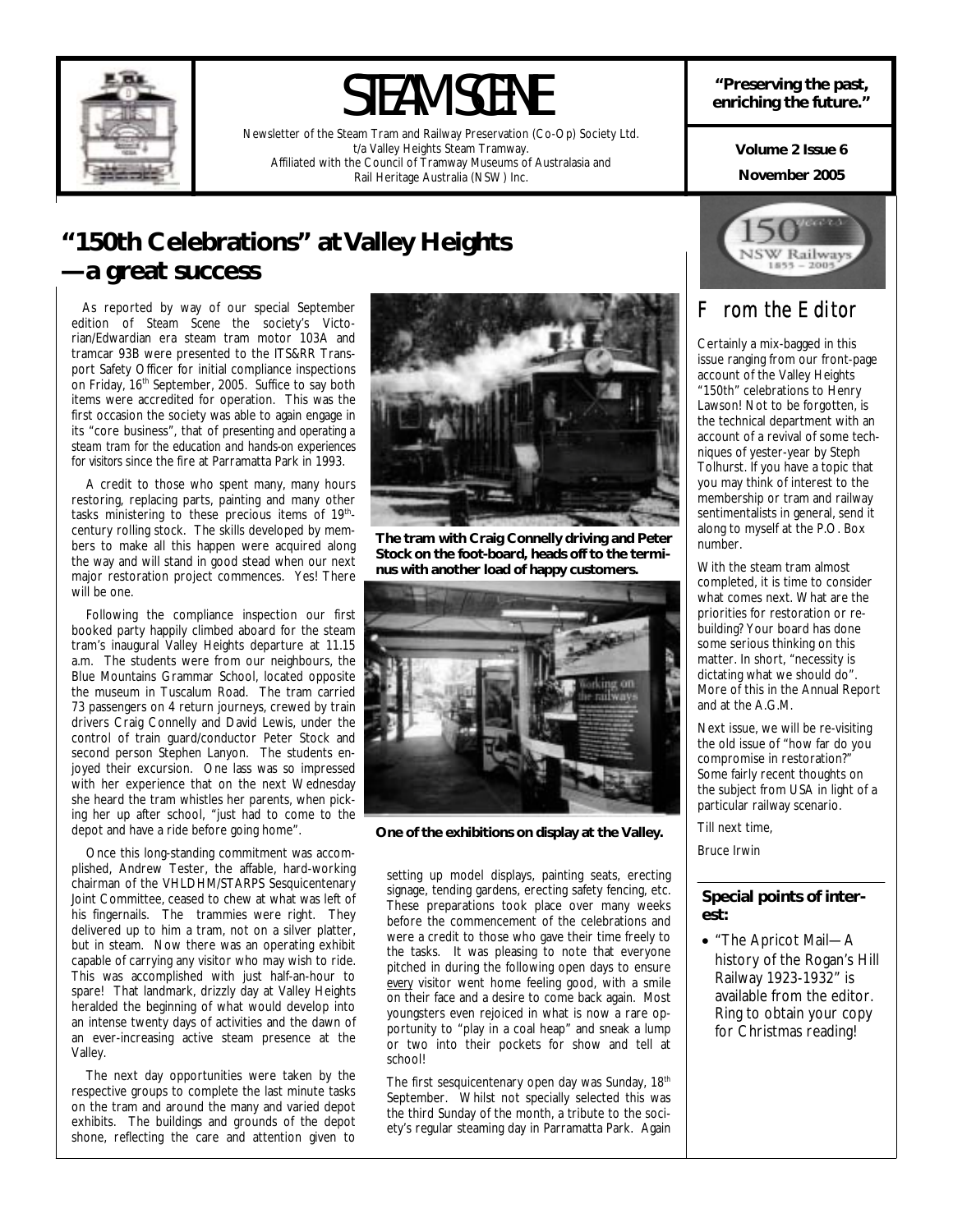### Page 2 **STEAM SCENE**

Craig and David were on the motor. Bruce Irwin was in charge of the tram this time as train guard/conductor. The occasion presented Bruce with the opportunity to complete the double act for which he hankered for so long. Bruce was one of the last conductors to collect fares at Parramatta Park. He wanted to be the first to collect fares at Valley Heights. (The other conductor at PP was the late Cliff Currell.) Names from the day's operations sign-on book included Bruce Coxon, David Hunt, Stephen Tolhurst, Stephen Lanyon, Frank Millier, Col Burne and Peter Stock, all being recorded as engaging their Rail Safety Worker duties on the tram. One party who visited that day was a prebooked touring party of 42 members from the Parramatta National Trust. Would it be safe to assume they still would like the tram back in Parramatta but ...? Then another coach load of another 40 members from the same source visited on the 25<sup>th</sup> September! Such is the appeal of "that old tram from Parramatta Park" can generate.

 Our steam tram was operated on a further six occasions. The smokey-end was attended to by David and Craig whilst at the tail-end Peter was the train guard/conductor. This crew were ably assisted in their duties by our rail safety workers. The only day the trammies deserted the cause was on Satur-

day, 24<sup>th</sup> September when several members attend the 90<sup>th</sup> birthday celebrations of foundation member and president of honour Frank Moag.

 One request for extended hours was on 5<sup>th</sup> October. Members from the area Chamber of Commerce held a meeting under the hallowed cloisters of our working railway "cathedral". After the official close of museum business the 45 visitors enjoyed their exclusive steam tram experience. The tram was put to bed in the cool

and quiet of a late afternoon, just at the onset of dusk.

In total our sesquicentenary season from 16<sup>th</sup> September to  $7<sup>th</sup>$  October saw the tram being operated on nine days, travelled 129 kms and carried 1700 passengers. The highest total of riders occurred on the Sunday of the long weekend when 347 riders were recorded. Included in the overall number was the youngest passenger at 3 weeks of age whilst the eldest celebrated a belated 95<sup>th</sup> birthday outing. Two lap dogs had a ride as did many, many juvenile students of *Thomas the Tank*. These "students" were acutely aware of railway operations but could not be tricked into thinking the handbrake wheel was in reality a steering wheel. These youngsters provided me with interesting, thoughtful conversations and very probing questions that at times needed a technical reply or demonstration.

 The Track Maintenance Vehicles provided sterling service on days when the steam tram did not operate. These nifty items of rolling stock, operated by our TMV drivers and second persons, ran on eleven days. The TMV's travelled 132 kms and carried 421 passengers, the highest daily total being 95 on the very last open day. As to the riders personal statistics or how many were of the canine variety was not recorded. But many would be *Thomas* fans I should hope! Whilst *Thomas* is alive there will always be a pool of younger people interested in railways for us to encourage to take up membership and join with us at the Valley. A footnote to TMV's was the demonstration on steam days of the "Sheffield" handoperated trike. Many young and not-so-young visitors had an short experience on an isolated track, guided by our rail safety workers. .

 It was originally planned that visitors pay a combined admittance fee, which included one tram/trike ride. Family tickets entitled the whole family to ride. After the second day it was felt more appropriate to offer unlimited rides instead. This resulted in some opting for multiple rides, which reflected a differing number of riders to those of entrance admissions. This initiative ensured our visitors had a reason to "linger-longer" on site with the possibility of purchasing tramway pies and/or hot dogs, sweets, crisps, souvenirs, drinks, books, etc. And the train guard/conductor only had to pull a souvenir tram ticket per rider and not be concerned about cash, change, floats, etc. This action also facilitated a faster turnaround of the tram.

 The celebrations can and should be judged as a success, a success due to the members of all site organisations. Collectively we achieved what would be an impossibility to do as individual groups. Our strength is only by way of this unity of purpose. With this we can achieve more and more. The depot was open continuously for 22 days (2 days were non-operational), 2,261 passengers were carried and 261 kms were run. Two coach parties were catered for, plus two mini-bus visits with residents from local retirement/ nursing homes also being catered for. The latter visitors needed some assistance climbing up and into the tram but they made it.

 The tram crews, track vehicle operators, guide volunteers and others deserve a special thank you for their efforts. Volunteers stayed on site overnight to keep "an eye out" for errant intruders, graffitists or any other disturber. The trammies travelled to the Valley, in the most part, long distances, and always had the tram in steam ready for visitors. After the day's operation the procedure was reversed. There are those who turned their hand to crowd control or acted as guides.

 Last, but not in any way least, to the families of every volunteer who supported us in this marathon opening of the Valley Heights Locomotive Depot Heritage Museum and the operation of the Valley Heights Steam Tramway, *thank you*.

Peter Stock,

Operations Manager.



**Peter Stock enjoying himself as Conductor on one of the early tram rides. One thing we have learnt over the years is that passengers enjoy a bit of banter amongst the tram crew or with them.**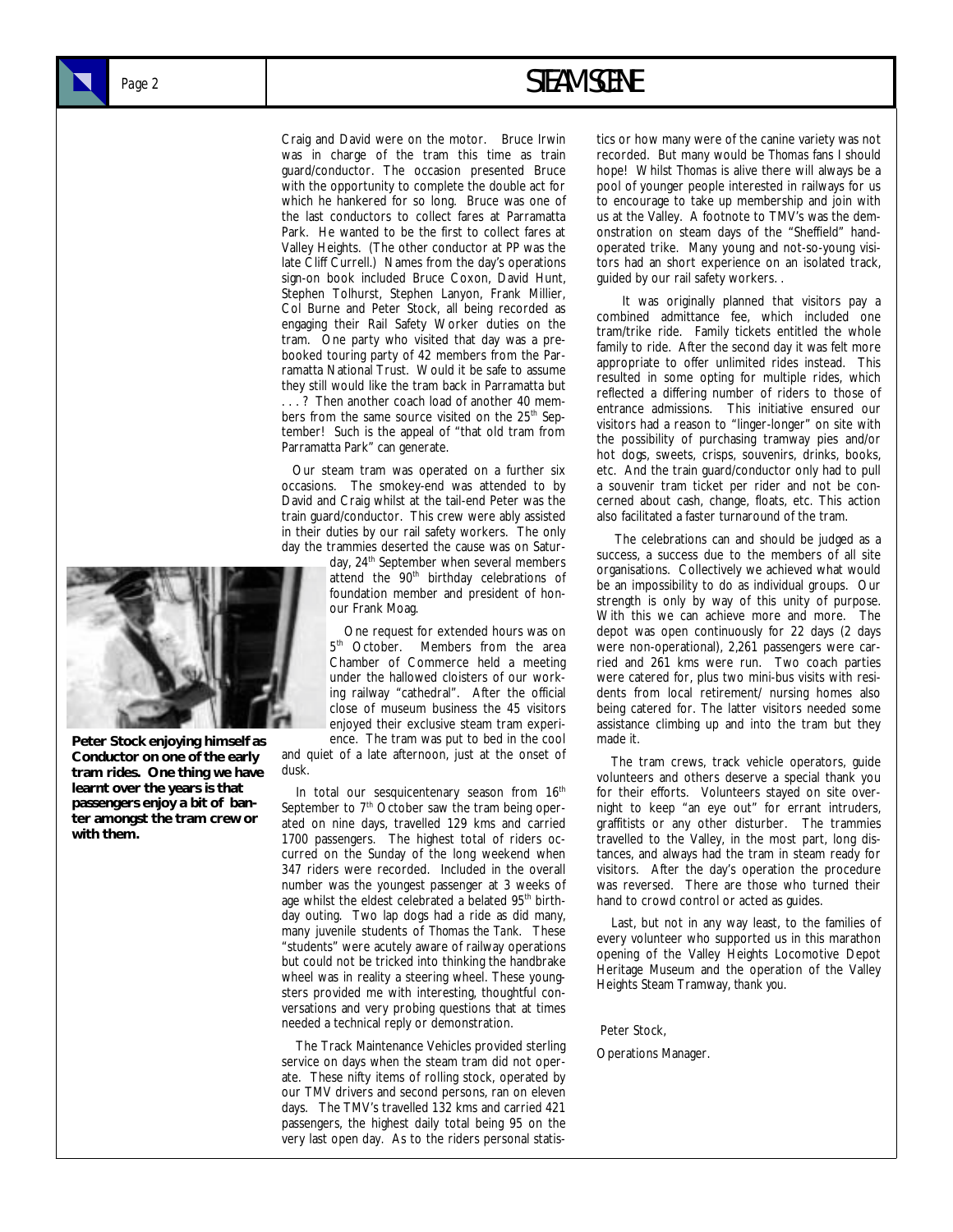#### Volume 2 Issue 6 *Page 3*

### **An Officer and a Gentleman turns 90…**

*Society Life Member, Frank Moag turned 90 on September 17. Frank is the only remaining Foundation Member with continuous membership. The following is a report by Secretary Peter Stock on Frank's birthday celebration festivities and a copy of an address he delivered at the celebration.* 

It is a common occurrence to be mark the birthday of a member of any society. But to celebrate the 90th birthday of a *foundation* member of a society, which can trace its own origins over 50 years, is quite unique. Roger Patrick Farnham Moag had this rare distinction. Frank turned 90 on 17<sup>th</sup> September this year.

 Frank has been part of the active steam tram scene for more years than he would care to admit. Society records give an insight to long service for his society. Whilst the society came into official existence in June, 1954, papers Frank donated in the archives note efforts to preserve a steam tram well before that date. Frank always reluctantly related the story of his first act to try and preserve steam tram rolling stock after the closure of the Kogarah to Sans Souci steam tramway. He prevailed upon his mother to let him "bring home" an abandoned dummy truck and keep it in the front yard! Alas that attempt to preserve steam tram equipment derailed before Frank's young eyes. Just as well he did not know of the tramcars in Berowra . . . I'm sure he would have pushed the issue with that as a precedent! Could you imagine the young Frank having a cubby-house built over the truck a la Berowra style fronting Vista Street!

 Frank's family would not let this auspicious birthday occasion pass unnoticed or uncelebrated. Many guests assembled in Shellharbour on Saturday,  $24^{\text{th}}$ September for an afternoon of happy fellowship with those from the "village", the navy (particularly those who could claim to have served in the old *Aussie),*  and of course his contemporaries from the tramway fraternity. It was pleasing to see steam tram preservation visionary pioneers Bruce and Dorothy McDonald, the custodian of tram motor 100 Ian and Julie Mison from NZ, our locomotive consultant and mechanical guide Ron and Gladys Mills and the society's whistle maker John and Rowena Peck to name a few.

 After a delightful lunch nephew Bill related to guests the story of Frank's personal and naval career. Following this a toast was proposed to the guest of honour. Peter Stock was given the privilege to ramble on about his recollections of a long-time association with Frank that dates back to just 4 years after the society's establishment. Peter also presented Frank with a brand new driver's cap of the style our motor/locomotive crews have adopted for steaming at the Valley. Then Frank, with Leila by his side, took the floor and personally thank each and every guest for joining in with him and his family for the celebration.

**ooo0ooo** 

#### **Address by Peter Stock at Frank's birthday "bash".**

During 1959 I first became aware of a gentleman named Frank Moag when becoming interested in the steam tram

museum in Parramatta Park. I say "became aware of Frank" deliberately because of his continual changes of naval addresses around Australia Frank was like some scarlet pimpernel. It always fascinated me that society decisions were often made from Frank's written input read out at meetings. Just who was this man? And what influences did he have over the society?



**(Back Row L to R) Frank McQuaide, Vic Solomons, David Hunt, Frank Millier, Steph Tolhurst, Ian Mison. (Front Row L To R) Peter Stock, Leila Moag, Frank Moag, Craig Connelly and Ron Mills** 

 These questions were answered when, just after being accepted as an associate member, Frank attended a meeting at, I think, Chatswood. Frank

immediately put me, as a wide-eyed, shy 17-year-old lad, at ease and started to encourage what developed into a life-time of interest in steam trams. Then he again disappeared into the folds of his navy responsibilities, re-appearing at the park from time to time.

 My first real encounter with both Leila and Frank was at HMAS Harman. Six young members nicked over, unannounced, to Canberra for a Saturday evening with the Moags after a busy day watching steam trains at Yass. I think Leila thought we

were intending to stay the night. This impromptu evening concluded well past 1 o'clock in the morning, but it was the turning point that I could now say "I know Frank Moag". We sat on the floor in front of a fire eating our hosts out of house and home.

 Over the ensuing years Frank was able to be present at Parramatta Park more often and finally gained a posting in Sydney. The encouragement and friendship Frank gave we younger members, including myself, was genuinely appreciated. Having said that Frank would not tolerate silly, teenage actions and would readily reproach us in his quiet, but firm, manner. Best of all he would never refer to the incident again.

 Eventually I was elected a member of the steam tram board of directors. Frank was chairman and I was his novice secretary. But even in those far off days the younger spirit kicked at the more senior people and I was not alone in that regard. What do these old fellows know? The society began to casting about for a new locomotive for Parramatta Park. Wanting to make my mark I took it on myself to circularised the board with the suggestion that this locomotive should be painted in garish colours to attract more riders.



**A rather dapper looking Frank Moag (Rt) photographed back in the 1960's. The late Jack Midgley is on the left.** 

**Continued on Page 6**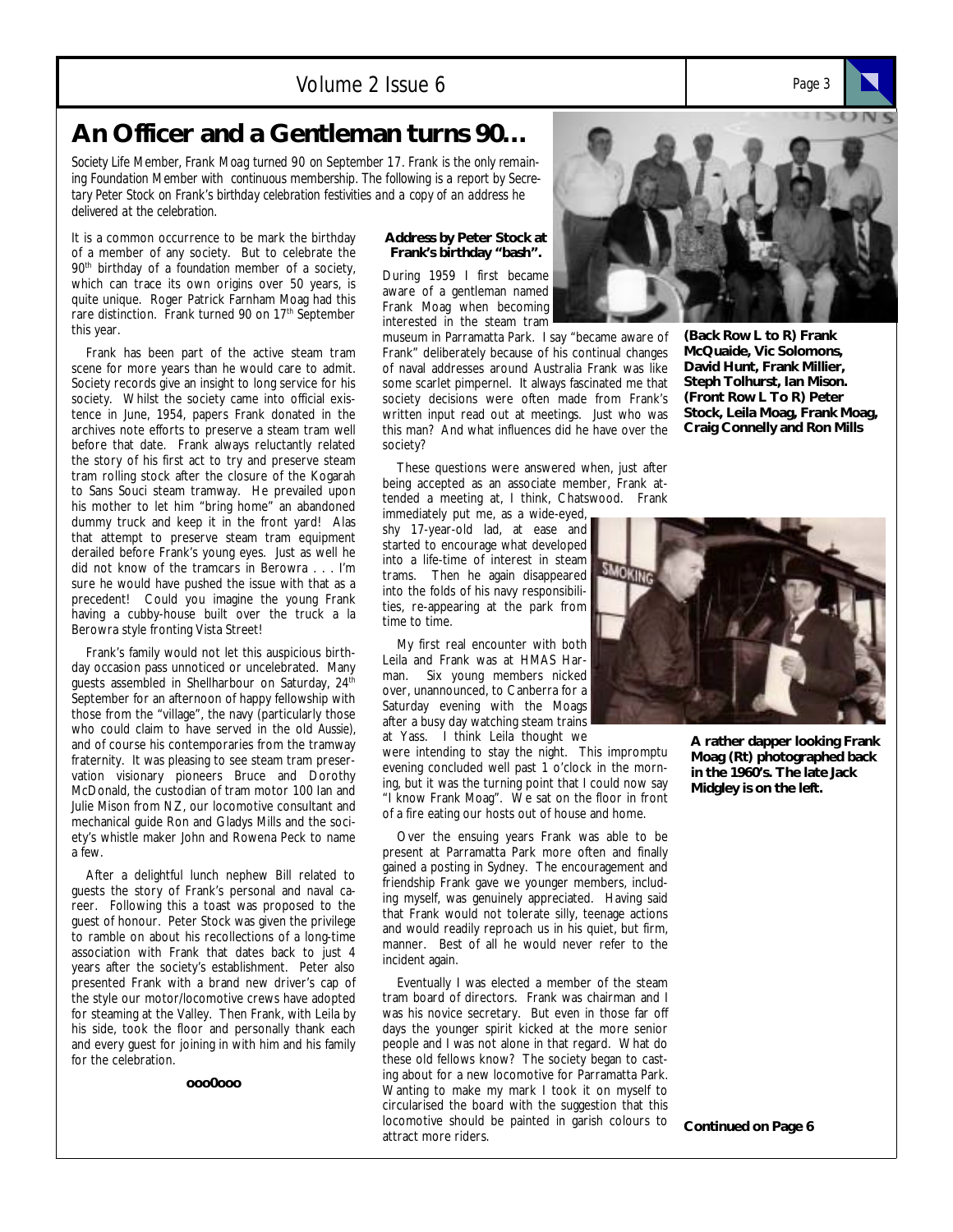

### Page 4 **STEAM SCENE**

### **Trams, Trains and the Arts**

David Lewis gives us a fascinating story of a couple of well known Australians and there acquaintance, albeit fleeting, of their association with companies *that were heavily involved with steam trams.* 



**A candid photo taken of Chips Rafferty shortly before his death in 1971.** 

 Apart from the appearance of trams and trains in innumerable movies, railway themes in hundreds of (mainly) folk songs and the odd depiction of a railway theme in verse or a painting now and then, what do trams and trains have to do with "the arts"?

The few lines that follow are not the result of intensive research although, there is certainly the potential for more information to come forth regarding the characters involved and others.

It all started some years ago when I had a casual acquaintance with a couple of old timers who had lived in the Granville area all their lives. One day we were talking of steam trams (as you do). The fact was mentioned that the Sydney Ferries Ltd. Tram line once used to service Meggitt's Linseed Oil Factory in George Street Parramatta. Today, the Commonwealth Law Courts and A.T.O. now stand on the site. One of the fellows mentioned that that most quintessential of Aussie actors, Chips Rafferty, had worked at Meggitt"s.



**A load of processed linseed is ambled along George Street Parramatta by motor 5A. Did Chips Rafferty help load the four-wheelers?**  In the intervening years, I have always meant to try and verify the truth or otherwise of this. More or less everything on the internet in reference to "Chips Rafferty" concerns his movie career, there being nothing on his early life. A 1985 book by Bob Larkins, "The Life and Films of Chips Rafferty" confirms the fact that Chips did indeed work for Meggitt's.

Although born near Broken Hill, Chips' family ( he was born John William Pilbean

Goffage) regularly moved from place to place, eventually settling in Parramatta where Chips attended Parramatta High School. In these early years, young Chips showed quite a flair for painting and indeed, hoped for a career as a commercial artist. His father wanted him

> to become an engineer and at the age of sixteen (about 1925) he left school to become indentured as an apprentice iron-moulder at the famous Clyde Engineering Works. He didn't see out his apprenticeship as his love of the bush and the great outdoors took over. He would periodically head back to Sydney, take whatever work was on offer, then head "bush"



**A sketch of the proposed Hudson Bros. works at Clyde, 1882.** 

again. One such job was at Meggit's. He became involved with the Cumberland Musical Society

designing and building scenery. His performing debut was as a sidekick to a conjurer. I have no idea what work he performed at Meggitt's or for how long he worked there. Maybe someone will come up with these answers. Neverthe-less it is interesting to muse that our tram motor 103A, may well have come into contact with Chips (and thus the "arts") at Meggitt's during 103A's period with Sydney Ferries (1937—1943) A long bow? Perhaps.

A few months ago, a friend who plays in an Australian bush and fold music bank, was being shown around the Valley Heights depot. Walking along the "main line" towards the Eastern end of the museum, upon looking down at the bits and pieces on the ash roads and seeing the name 'Hudson Bros" in relief on an axle-box cover, my friend commented that Henry Lawson once worked for Hudson Bothers. A bit more detective work required. A 1970 book by Bobbie Hardy (great grand-daughter of Henry Hudson) called "Their Work was Australian", is a history of the Hudson Brothers company. Started as a small carpentry workshop in Redfern in the 1850's, the Hudson enterprise expanded over the next thirty years before re-establishing adjacent to the railway line at Clyde. The company was eventually beset by financial problems and re-born in 1898 as the "Clyde Engineering Company".

Henry Lawson was born on the Grenfell goldfields in 1867 and found employment with Hudson Brothers Clyde factory in the early 1880's. He would have been a teenager and was employed as a coach-painter's improver, whatever that might be! Some twenty years later, he recalled his time at Hudson Brothers with the following words," We came to Sydney and I went to work at Hudson Brothers railway carriage works at Clyde, near Granville, amongst a rough crowd. I must have worked hard and well for I got twenty-five shillings-a-week to start with and then thirty a few months later. I was seventeen then. We lived in Phillip Street and I had an alarm clock on a tray or sheet of tin to wake me, for I had been very deaf since I was fourteen. That alarm clock haunted me for years afterwards. I wrote it up in *Arvie Aspoinall's Alarm Clock, Arvie Aspinall, Bill in a Visit of Condolence, Two Boys at Grinder Brothers,* and *Jones' Alley (While the Billy Boils)* All came from my Hudson Brothers days but Hudson Brothers were not *Grinder's.* If they had been, they mightn't have failed. Their work was Australian. They imported the best mechanics they could get, treated and paid them well, went in for agricultural implement making and were open to encourage "ideas". Their work for Australia deserves to be looked up a bit ns credited to them." High praise indeed from a man who was seldom enchanted with the "bosses".

One thing that the original Meggitt's and Hudson Brothers had in common, was their relationship between the workers and management. In both cases, the workers were treated very fairly by the bosses who acknowledged the important contribution that the workers made to the success of the respective businesses. In reply, the bosses were held in the highest regard by their very loyal employees. The Hudson family and Harold Meggitt were regarded as pillars within their communities due the their honest and decent business dealings.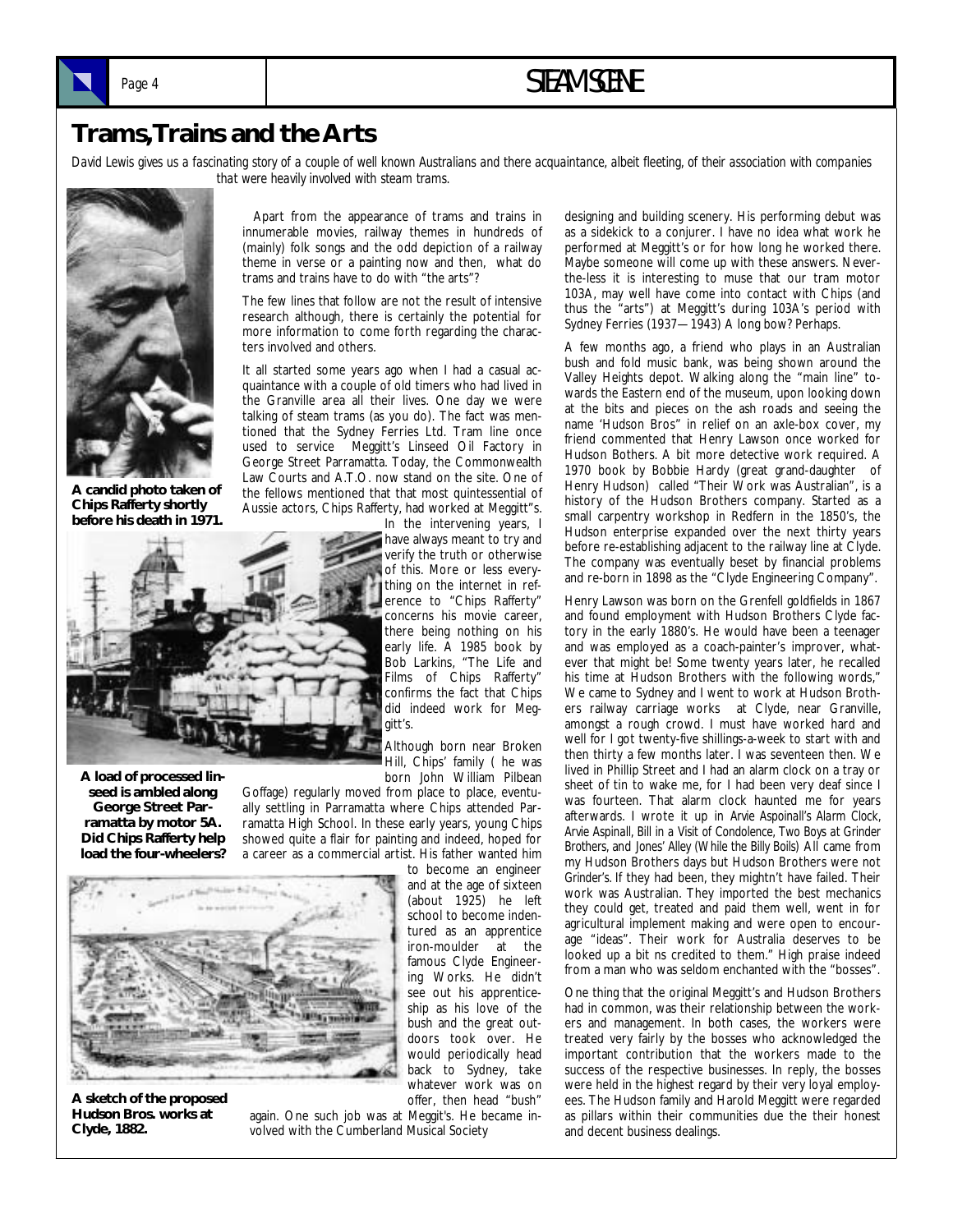

### **The Virtues of Centres - a personal odyssey**

*Assistant Works Manager Steph Tolhurst, gives an interesting insight into reviving old arts in the pursuit of railway preservation.* 

The preservation movement is not just about artifacts. We also need to preserve some of the techniques and procedures of the past. Some times this is just for fun, for us and the public, such as Bruce dressing up as a conductor and selling tickets in the traditional way rather than just from the shop counter. The old procedure adds to the atmosphere of the museum. Sometimes old procedures are revived of necessity, the only way to restore something authentically is to revive a long lost technique such as rivetting. Some techniques are just "forgotten" replaced by modern methods that produce essentially the same result. Turning between centres is one such technique. In industry, turning between centres vanished from regular practice around the time of the first world war. It was never lost entirely, its one of those techniques that every apprentice is told about, but if you ask most fitters if they have ever actually tried it, most never have. Most larger lathes are made without a morse taper in the headstock making between

centres work a non-option. Smaller lathes intended for the model engineering fraternity are still fitted with a headstock taper, and usually come with a pair of centres (a hardened one for the tailstock and a soft one for the headstock), and a "catch plate" for driving the dog (or at least a peg to convert the faceplate). But again if you ask most modellers if they have tried it, few will respond in the affirmative. In the wood working world turning between centres is alive and well, more used than the chucking methods that have replaced it in the metal turning world.

 There doesn't seem to be any real reason why turning between centres has fallen into disuse, it is forgotten more than superceded. The only objections that seems to be raised are the need to centre both ends, and the increased risk of "chatter" without the vibration damping effect of a big heavy chuck.

When I first acquired my lathe as a hand-me-down from dad it needed an overhaul before I could do any serious work on it and in the process of that overhaul, I bought a centre for the headstock. I had read about turning between centres and thought I might try it one day, but mostly I bought a second centre so I could check if the tailstock was correctly in-line with the headstock!

Later I acquired a set of the traditional "dogs" used for between centres turning at a bargain sale, they went into the drawer rather than into use however. (They do come in handy though for stopping morse taper drills and reamers from slipping in the tailstock taper, put a dog on the drill and jamb a block of wood between the dog and the lathe bed). I still lacked a catch plate, and as my lathe came without a faceplate, it wasn't easy to improvise one.

Sometime later I was making a backplate for a new 6inch 4 jaw chuck, my first attempt at screw cutting the boss for this back plate was a bit of a disaster. It

was too sloppy a fit and I had to start again, much to my annoyance as a good many hours had gone into the first one. After the chuck back plate was finished the penny dropped that I could use this sloppy boss to make a catch plate. A catch plate didn't need the accurate fit required by a chuck, it just has to belt a dog around, all the accu-

racy comes from the fit of the centre in the headstock taper. All the ingredients for turning between centres were now to hand, only motivation was required. Inspiration came from two directions: the book "Workholding in the lathe" by Tubal Cain, and 1022. The brakes and suspension of 1022 have numerous pins and links, all of which were worn out of round. The holes were dealt with by using adjustable reamers to bring them back to being "circular" at a larger size, in turn

to fit, rather than to a measurement. The improved holes that result from the use of an adjustable reamer are rarely perfectly circular, they tend to have a number of small flats and a slight bellmouthing. Where the hole is through a forked link the alignment is also sometimes not as good as it should be. The result of these imperfections is that a pin turned to a measured dimension is not likely to be the best fit. What needs to be done is to keep trying the pin in the hole with a few thou turned off between fittings. Most bits of 1022 with holes in them are so big that you can't take the hole to the pin while it is in the lathe, so the pin must go to the hole, which means either it has to come out of the chuck and then be "clocked" up true again with a dial indicator, or the whole chuck has to be unscrewed from the lathe spindle. Here was the inspiration; the great virtue of turning between centres is that the job can be taken out and replaced in the lathe as often as required with no subsequent resetting. I tried it, it worked, better than I expected, it was easy, the chatter problem alleged by others never happened; I've been converted to between centres turning. It is now first preference technique for pin production, and most of 1022's pins have been turned this way. Later I learned another trick from an old book, make two at once back to back. If you make one pin at a time either in a chuck or between centres, you have to start with an over length "head" on the pin and saw and/or face this away afterwards as a normal thickness pin head is too narrow for a chuck or lathe dog to grip

properly. By making two at once with the two heads" in the middle, there is no waste. Turn the two pins, saw the job in half and face the heads true.

(Unfortunately one thing you CANNOT do between centres is part off!) This trick also has another advantage. When a job is supported by a centre you often have to angle the top slide to clear



requiring oversize pins. These pins had to be made **made for 1022 by Steve Tol-Some pins and other pieces hurst.** 

> the tailstock. This makes the corner of the top slide stick out at the head stock end making it hard to turn close up to the chuck or dog. Often the only way around this is to start with over long stock to keep the shoulder further from the chuck face or

> lathe dog. With the "two at a time" method the shoulders under the heads of the pins are in the middle of the job and the problem disappears. The clevis pins for the little "gates" that work the "body snatchers" on 103A were made this way.